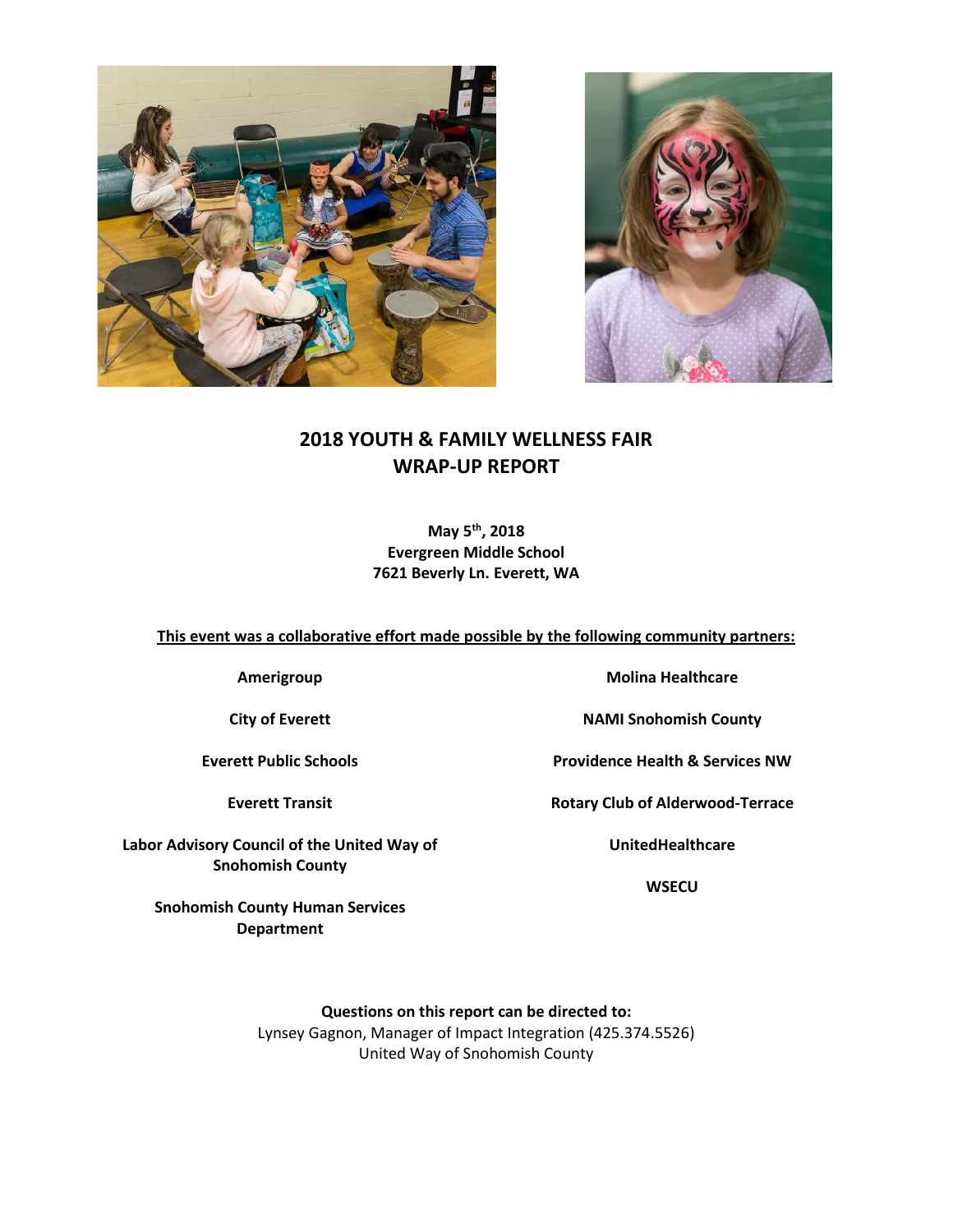# **Table of Contents**

| What is the Youth & Family Wellness Fair?               |              |
|---------------------------------------------------------|--------------|
| Who did we serve?                                       | $\mathbf{2}$ |
| How did guests get to the Youth & Family Wellness Fair? | 3            |
| How did guests hear about the event?                    | Δ            |
| <b>Services Offered</b>                                 | 5            |
| <b>Total Impact to the Community</b>                    |              |
| <b>Guest Feedback</b>                                   |              |
| <b>Vendor &amp; Presenter Feedback</b>                  | 8            |
| <b>Looking Ahead to 2019</b>                            | 9            |

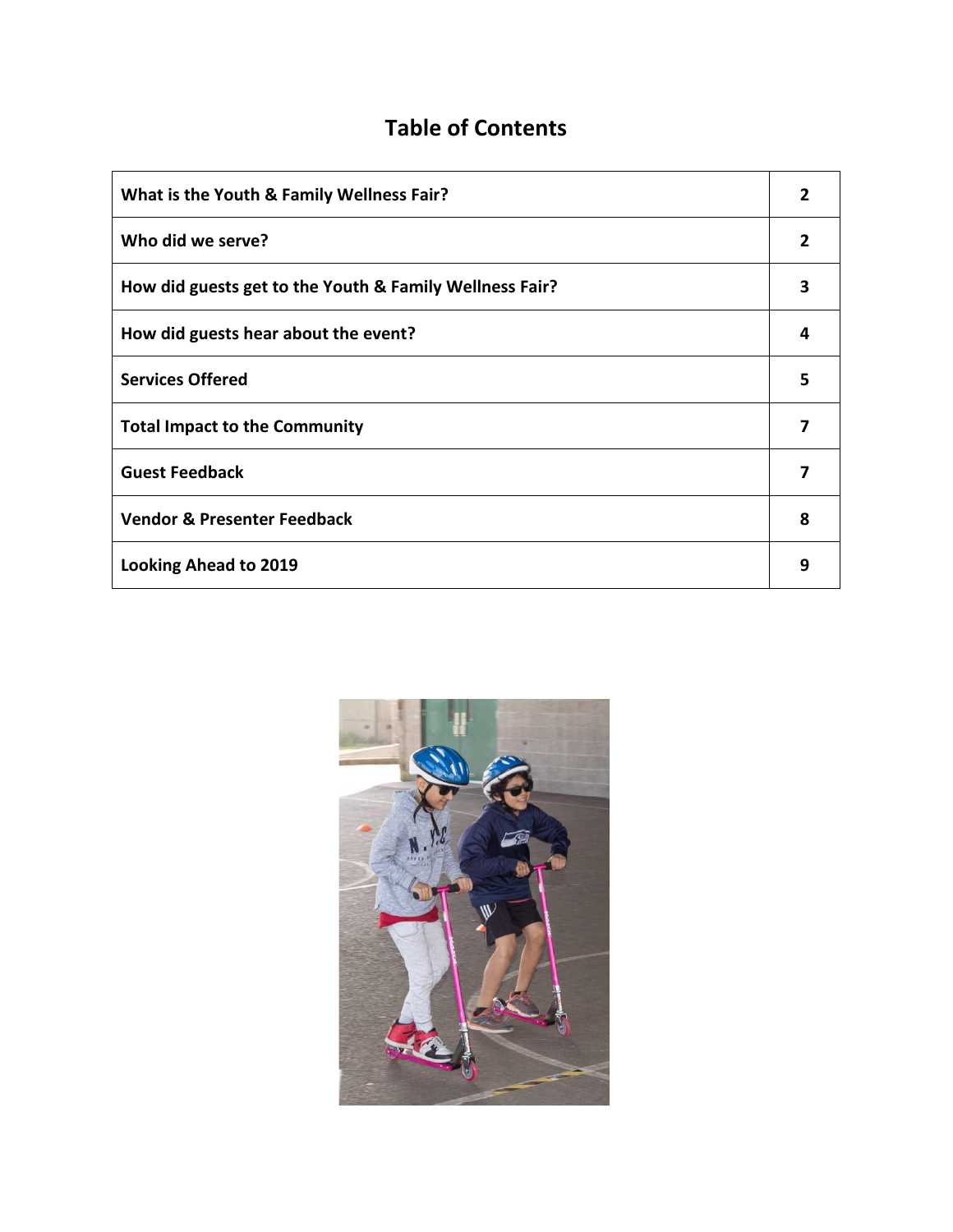#### **What is the Youth & Family Wellness Fair?**

The 3<sup>rd</sup> annual Youth & Family Wellness Fair was held on Saturday, May 5<sup>th</sup>, 2018 at Evergreen Middle School in Everett, Washington. Previously known as the Children and Youth Mental Health Fair, the event promotes a healthy lifestyle for the whole family by increasing access to physical health, mental well-being, and parenting resources and workshops for Snohomish County families. A fun and educational event, this one-day fair helps youth and their families understand the connection between physical and mental health to create healthier communities through advocacy and self-empowerment.

Free and open to the public, the event brought together kid-friendly entertainment, free food, community resources, as well as services and trainings for youth and parents covering topics such as early childhood development, bullying, suicide prevention, cultural competency, and parenting strategies.

The event originated out of the Snohomish County Children's Human Services Department and is supported by a planning committee comprised of representatives from Lutheran Community Services Northwest, Snohomish County Human Services Department, Lake Stevens School District, United Way of Snohomish County, and Everett Public Schools.

The event would not be possible without the financial support from the following sponsors: Molina Healthcare, NAMI Snohomish County, WSECU, Labor Advisory Council of the United Way of Snohomish County Human Services Department, Snohomish County, Amerigroup, Rotary Club of Alderwood-Terrace, and Providence Health & Services NW. Thank you to our sponsors for making this possible!

## **Who did we serve?**

In total, over 700 people attended the  $3<sup>rd</sup>$  annual Youth & Family Wellness Fair. This year, prior to entering the event, guests were taken through a "Registration" survey by volunteers. Registration survey questions captured general data of attendees, to better inform the event for the future. Please take note that while the registration survey provided needed demographic and informative data, an exact count of attendees cannot be determined. Guests were given the option of declining to take the survey, and not all guests who took the registration survey answered every question.

Registration volunteers surveyed 296 adults, which reported bringing 353 accompanying children to the event. GRAPH A shows the estimated breakdown of youth attending the event. The average age of children attending the event was just over 6 years old (6 years, 4 months). Over 300 families attended the event, with an estimated 52% of families reported being a low-income household (of those that responded to the question).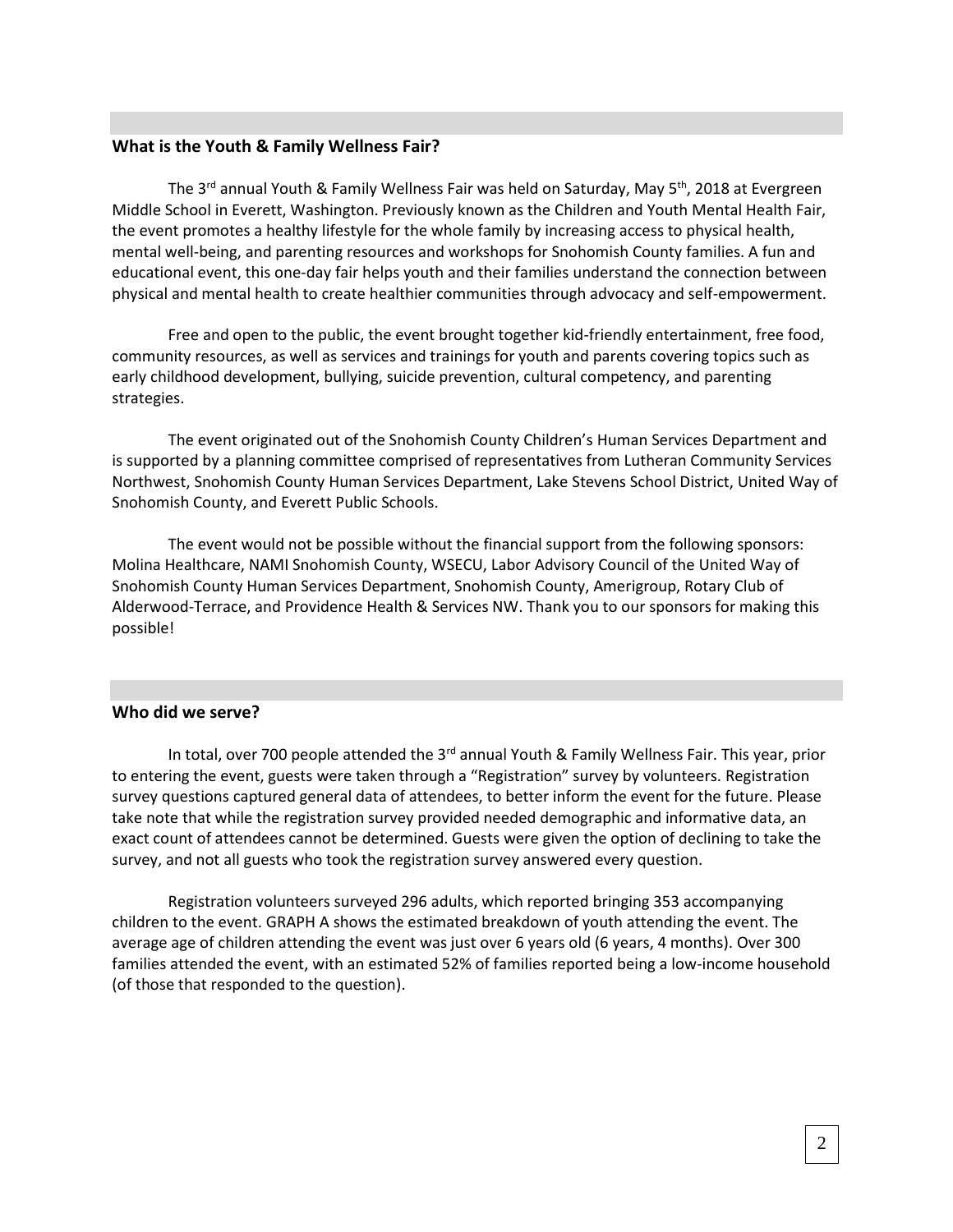

## **How did guests get to the Youth & Family Wellness Fair?**

Many variables come into play when outreaching to all of Snohomish County regarding the Youth & Family Wellness Fair, including the location of the event, timing of hours, availability of services and workshop times, and capacity. Finding a location that is easily accessible for all transportation types is integral to an accessible event. This year's location at Evergreen Middle School was very conducive to access by a vehicle or public transit, as the school was positioned on two bus lines and near two busy highways.

On the day of the event, Everett Transit offered rides free of charge to anyone requesting a ride to the event. Access to transportation continues to be a significant barrier for low-income families and lack of transportation limits access to services such as basic needs and everyday tasks like getting groceries or going to a doctor appointment. The partnership and support of Everett Transit on community events such as this event is invaluable, and many families would not have had the opportunity to attend the event without this support.

Graph B illustrates how guests reported getting to the event. The majority of attendees utilized their own vehicle, followed by use of public transit.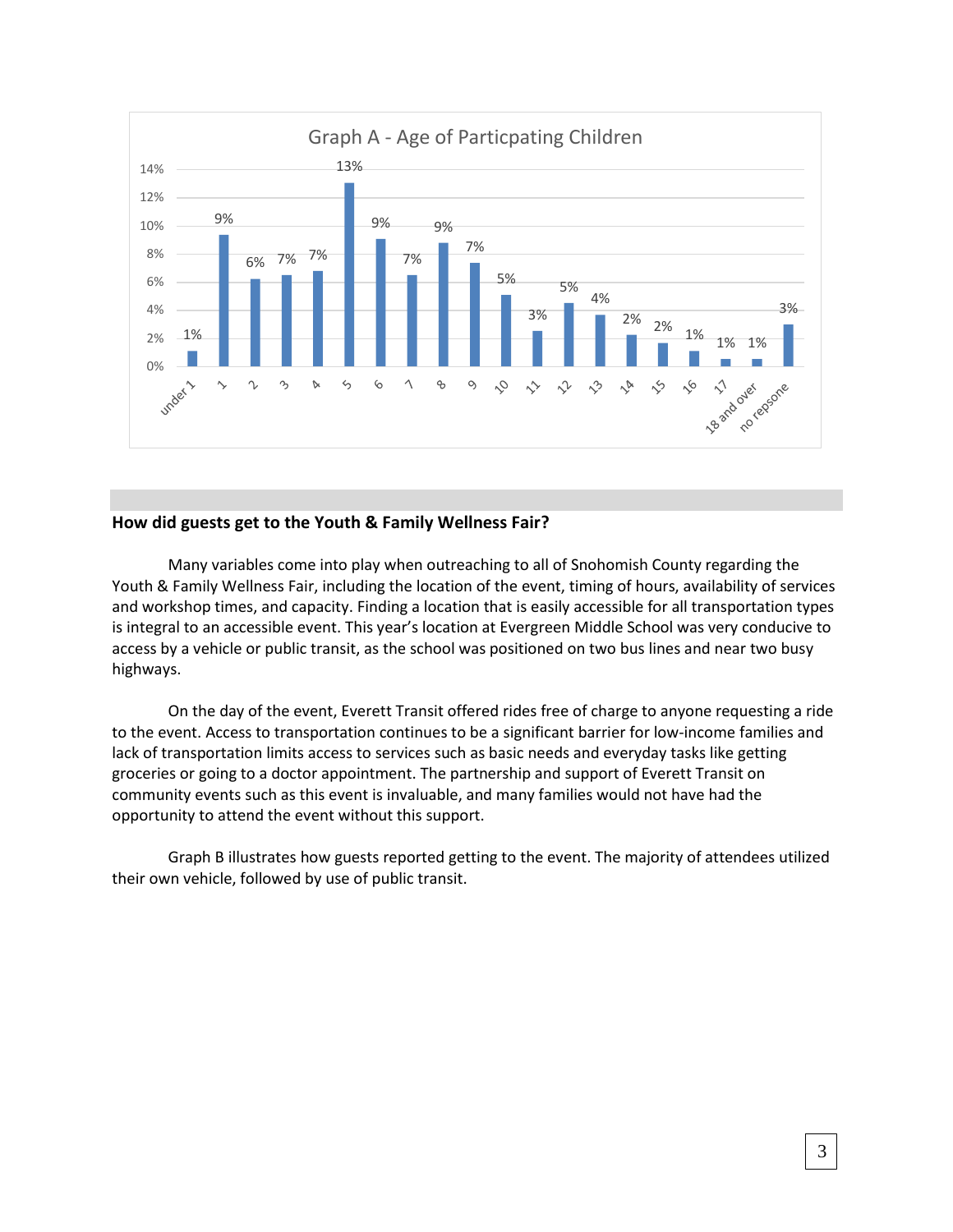

## **How did guests hear about the event?**

Outreach for the Youth & Family Wellness Fair is a joint-effort among not only the planning committee, but all of the vendors providing services. Graph C shows survey responses on how guests heard about the event. The use of event fliers and hearing through word-of-mouth were the top ways families received this communication. Social media was another effective tool for reaching families, especially as the community becomes increasingly more comfortable with sharing information online.

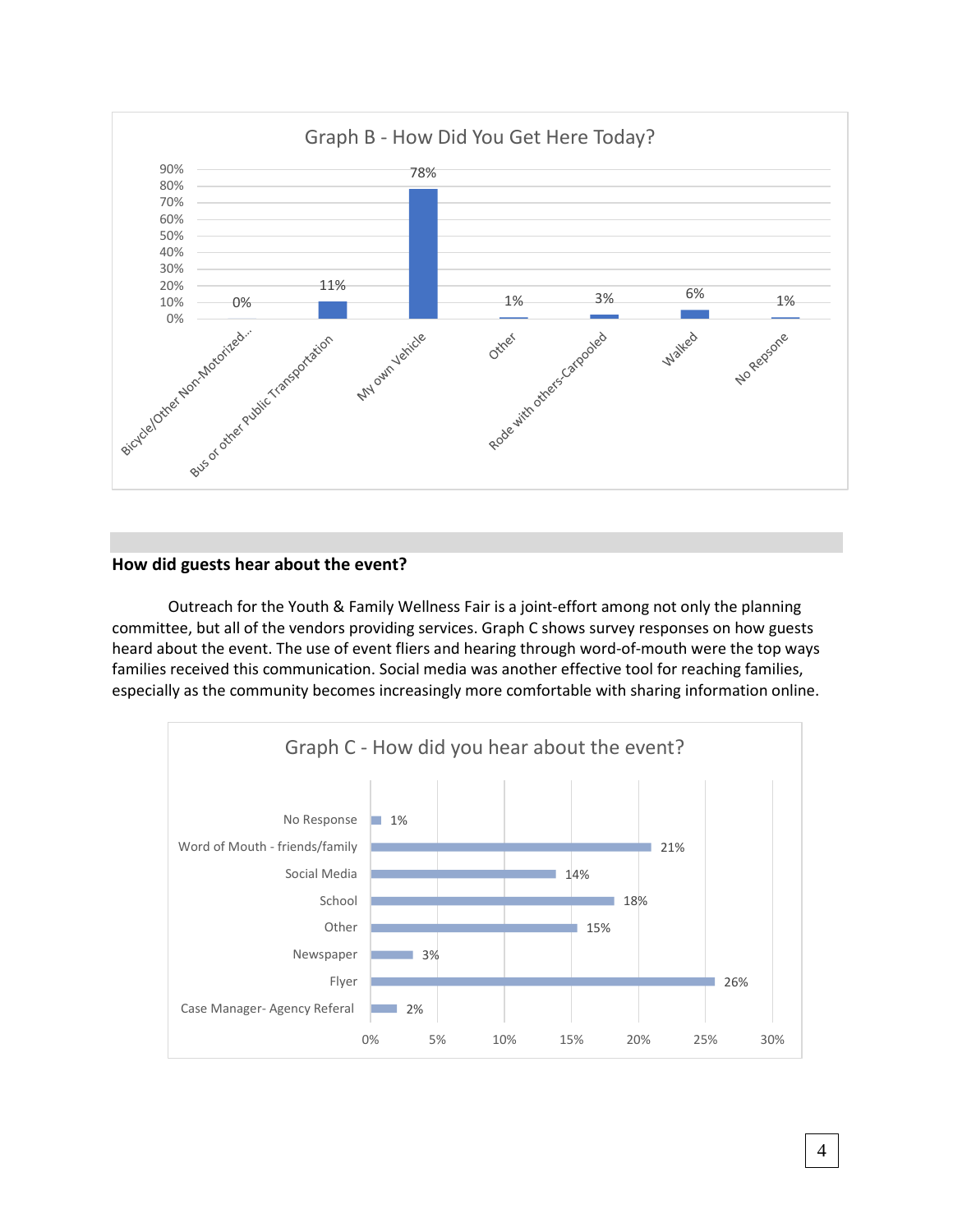Of those attendees choosing the "Other" response to this question, most responses included seeing bus advertisements, specific case manager names, and also hearing about the event through employers or jobs. As the event continues to grow in its reach across Snohomish County, further analysis into how families find out about events and resources should be conducted. 70% of attendees reported they had never attended the event before. Though that information may indicate the event reached more people unaware of the event than in the past, the event planning committee agreed that further improvements in outreach is necessary. Further involvement by outreach-driven groups, including the incorporation of a 'family voice' in this process is critical to improving overall awareness of the event.

## **Services & Activities Offered**

In total, over 80 services and activities were offered. A few notable statistics outlining the range of services and activities are below:

- 12 mental health workshops were provided, and attended by 88 guests
- 100 bike helmets were handed out by Safe Kids Snohomish County
- Over 50 children received dental services, plus 21 adults with urgent dental needs through Medical Teams International & the Arcora Foundation's Smilemobile
- 48 people received manicures and haircuts provided by Everett CC's Cosmetology department
- Over 125 faces were painted by Emerald City Arts
- 75 gun locks were given out by the Mukilteo Police Department
- Over 200 youth participated in art activities put on by the Tulalip Tribes Behavioral Health & Recovery Program
- 106 families received family photos provided by Moonstruck Photographic Images and Family Focus Portraits

A complete list of every vendor and program represented at the 2018 Youth & Family Wellness Fair is as follows:

- Al-Anon and Alateen
- American Foundation for Suicide Prevention
- Amerigroup
- Arc of Snohomish County
- Arcora Foundation's Smilemobile
- Big Brothers Big Sisters of Snohomish County
- Bikers Against Child Abuse
- Brain Injury Alliance of Washington
- Camp Fire
- **•** Catholic Community Services Recovery Center
- Catholic Community Services Children's Mental Health
- Changes Support Group
- Citrine Health
- ChildStrive
- Community Health Plan of Washington
- Compass Health
- Coordinated Care
- Dawson Place Child Advocacy Center
- Dog Day Afternoon
- Domestic Violence Services of Snohomish County
- DSHS & DSHS Washington Connection
- Early Support for Infants & Toddlers: A Collaboration of Birth to Three Providers
- Edmonds Community College Head Start & Early Head Start
- Emerald City Arts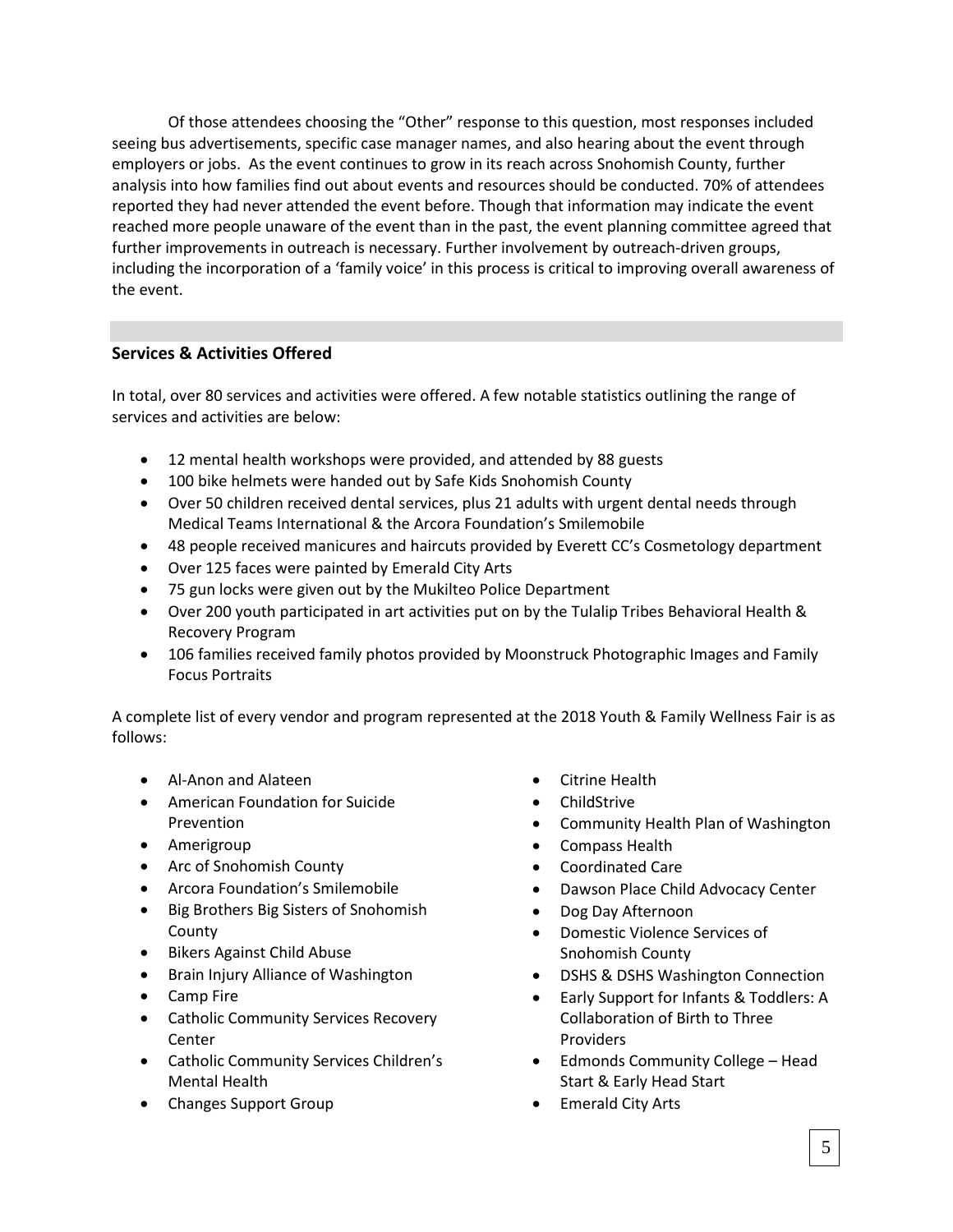- Everett Public Schools ECEAP
- Everett Community College School of Cosmetology
- Everett Transit
- Family Centers of Snohomish County
- **•** Family Focus Portraits
- Farmer Frog
- **•** Girl Scouts of Western Washington
- Housing Hope
- Imagine Children's Museum
- Interfaith Family Shelter
- Little Pearls Kids Dentistry and **Orthodontics**
- Lutheran Community Services Northwest, Familias Unidas, Everett Family Support Center of Snohomish County
- Lutheran Community Services, Foster/Adopt Program
- Mazatlan Restaurant
- Medical Reserve Corps
- Medical Teams International
- Metro's ORCA-To-Go
- Molina Healthcare
- Moonstruck Photographic Images
- Mukilteo Police Department
- NAMI Snohomish County
- North Corner Studios
- North Sound 2-1-1
- North Sound Youth and Family Coalition
- Oilistic Aromatherapy
- Washington SERVES
- Youthville Emberhope
- YMCA Mukilteo Branch
- PAVE Partnerships for Action Voices for Empowerment
- Pink Zebra Cheer
- Pregnancy Resource Center of Snohomish County
- Providence Institute for a Healthier Community
- Providence Intervention Center for Assault and Abuse
- Reading with Rover
- Safe Kids Snohomish County
- Sea Mar Behavioral Health
- Shoreline Community College
- Son of the Reptile Man, Entertainer
- Sound Dietitians
- Snohomish County 4-H
- Snohomish County Music Project
- Snohomish County Prosecuting Attorney Courthouse Dogs
- Snohomish Health District
- Tim Noah, Entertainer
- Tulalip Tribes, Behavioral Health & Recovery – Child, Youth & Family Wellness Program
- UnitedHealthCare's Community Plan
- Victim Support Services
- Volunteers of America Western Washington, Dispute Resolution Center
- Volunteers of America Western Washington, Behavioral Health
- WithinReach

## **Workshops Offered**

Workshops aimed at mental health topics is at the core of the event. The event offered 12 different workshops, ranging from early childhood development, to bullying and suicide prevention, to cultural competency, parenting strategies and more. A full list of the workshops and presenters are listed below:

- "How to Handle Temper Tantrums," presented by Deb Weiner, Mental Health Specialist at Snohomish County Early Head Start
- "Immigration & Family Rights," presented by Terry Preshaw, Law Offices of Terry T. Preshaw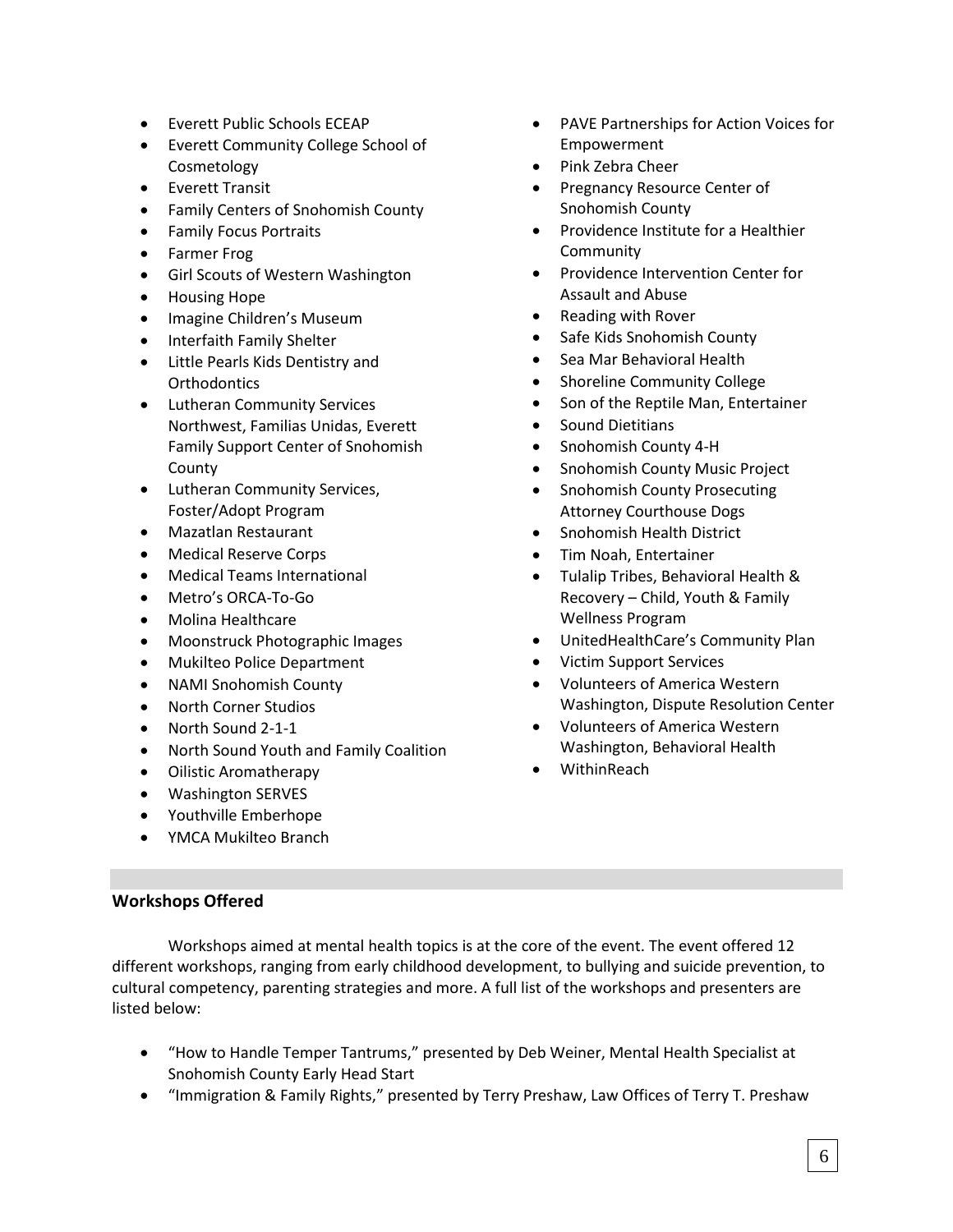- "Managing Screen Time & Maximizing Children's Learning," presented by Kari Pendray, Education and Family Support Coordinator at Snohomish County ECEAP
- "When a Kid or Teen Loses a Loved One," presented by Cheryl Kline, LMFT, MA
- "Suicide Signs & Prevention," presented by Justine McClure, Washington State Area Director at the American Foundation for Suicide Prevention
- "Kids Using: How to Talk About It," presented by Steve Pitkin, Prevention/Intervention Specialist at the Lake Stevens School District
- "Growing Up LGBTQ+," presented by Wendy Burchill & GLOBE panel, Healthy Communities Specialist at the Snohomish Health District
- "What is Bullying & How to Handle It," presented by Holly McCallum, Clinician at Compass Health
- "Self-Harm & Depression," presented by Nikki Golden, Mill Creek Family Services
- "Coping with Anxiety at Home & School," presented by Elizabeth Thompson, LMFT at Puget Sound Psychiatric Center
- "Understanding Trauma & Finding Resiliency," presented by Jennifer Hudson, Student Mental Health Support Specialist at the Lake Stevens School District
- "How to Talk About Suicide, for Teens," presented by the Lake Stevens Lantern Group and facilitated by Steve Pitkin and Emily Dean

## **Total Impact to the Community**

Measuring the event's impact to the community is important to continuous improvement and sustainability of the event. Data from vendors, volunteers and staff is gathered as quickly and efficiently as possible, to ensure the most accurate and complete information as possible. Each vendor was asked to detail the approximate scope of services they provided at the event – from staff time, to the value of volunteer hours, to an approximate value of items and goods distributed. At a 70% response rate from vendors, an approximate measure of the total return in investment back to Snohomish County was collected.

Contributing a record breaking 423 hours of service - 100 event volunteers donated a combined \$12,267 in the value of time. With grant funding and sponsorships totaling \$30,000, goods and services brought back to the community came to an estimated \$56,494 in value. Again, this is calculated based on a 70% response rate from vendors, which indicates that the actual impact to the community could be much higher.

## **Guest Feedback**

Input from attendees is used year after year to continuously improve the event experience. Guests have the opportunity to provide feedback to roaming volunteers taking mobile "exit" surveys near the event exits, giving input on what they liked most about the event and suggestions for improvements.

The top responses for what guests liked most were the community resources, art activities and the free lunch. Other notable favorites were family photos, cooking classes, haircuts, face-painting, and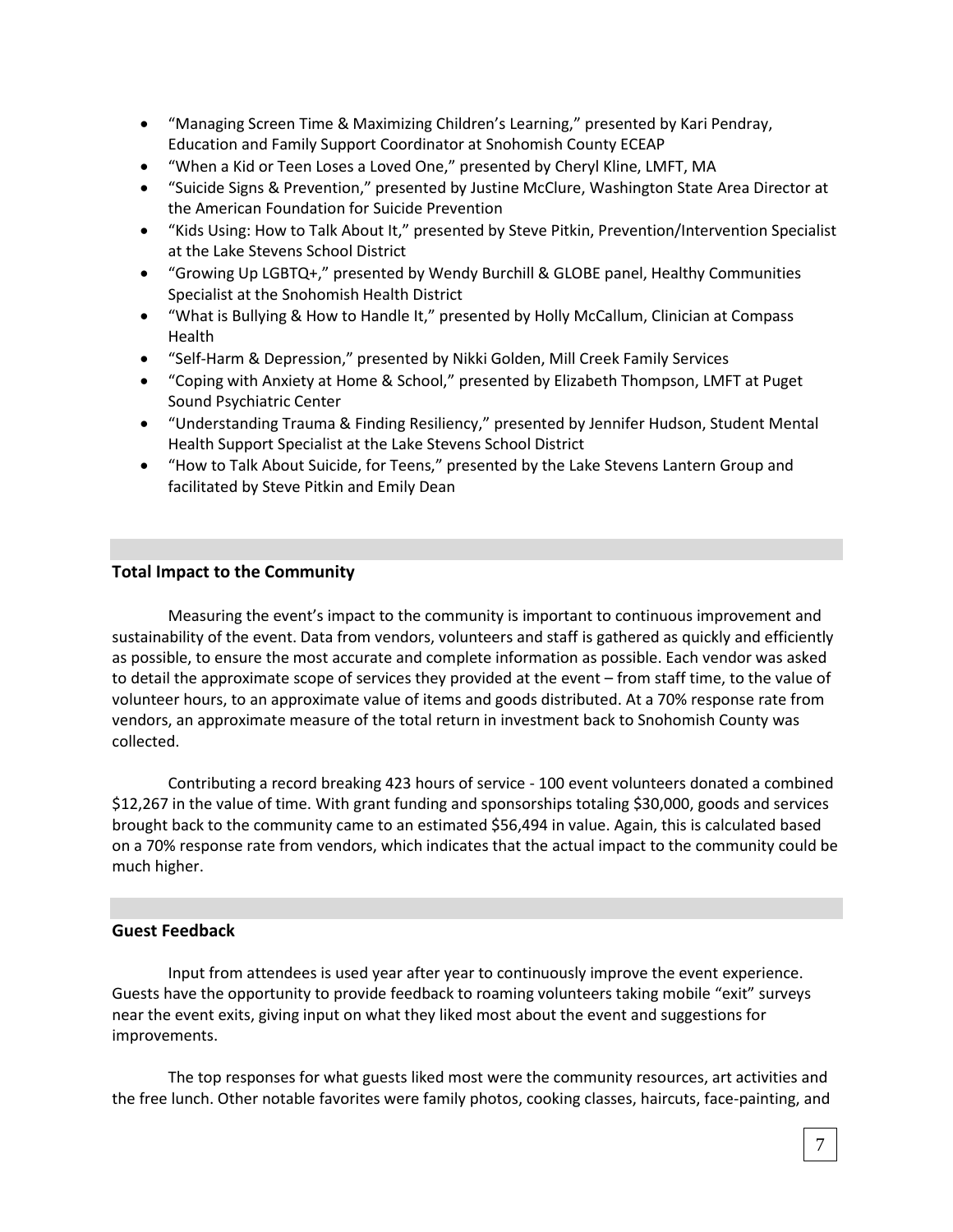the entertainers like Son of the Reptile Man and Tim Noah. Reference Graph D for an overview of the range of responses.



Top suggestions from guests for future Youth & Family Wellness Fair events were more variety of food offered for lunch, including more vegetarian options. Additionally, more volunteers were also a consistent suggestion, indicating that some families may be wanting additional support finding services and activities during the event.

#### **Vendor and Presenter Feedback**

Along with guest feedback, vendors are also consulted for their input on continuously improving the event. Feedback from vendors was very positive overall, siting a fun event with many different services providing a holistic event aimed at the whole family.

Vendors had important suggestions for improvement, a few of which further analysis and group thought will be needed by the event's planning committee. Simple suggestions to implement in future events included more planning of use of the intercom system, better organization of the many different activities happening during the day and, reorganizing the community resource area for enhanced traffic flow to all vendors. Another recommendation was to be mindful of having the event on a holiday – holding the event on May 5<sup>th</sup>, or Cinco de Mayo, presented barriers for some vendors to attend the event, and probably affected guest attendance as well.

One important vendor suggestion that should be analyzed by the event planning committee prior to next year's event is a more narrowed focus on the purpose, or outcomes the event is aiming at. Evolving from the Children and Youth Mental Health Fair, the event planning committee changed the title in an effort to attract more families to the event and to decrease the cultural stigma around mental health. This decision led to a more family-fun event, bringing in more kid-friendly entertainment and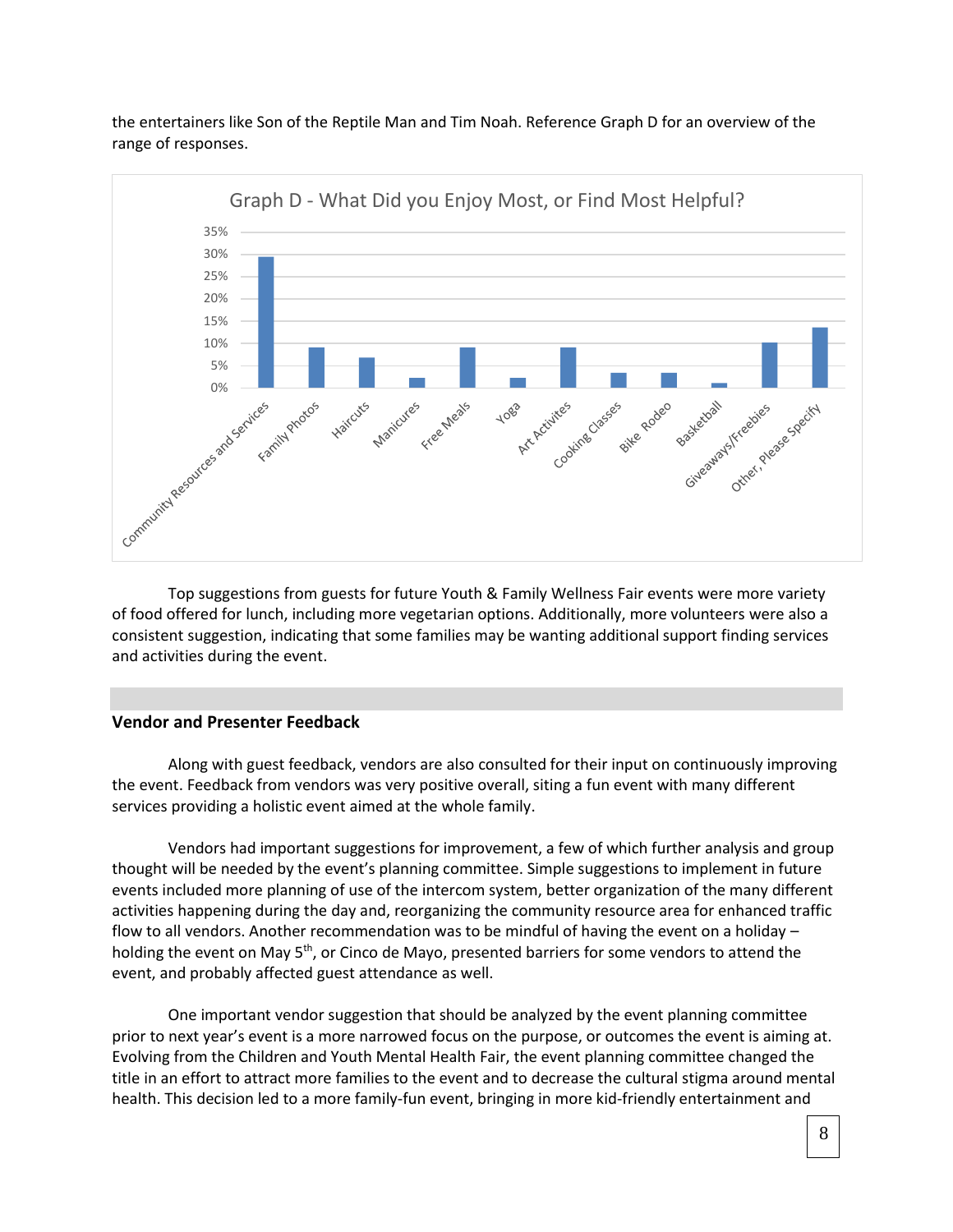other services families could access along with gaining resources on various mental health topics. Moving in this direction placed less emphasis on mental health and more on holistic health for families. Some vendors felt this move changed the original intention of the event, evolving it to more of a traditional fair for families. Whether positive or negative, identifying outcomes of the event would help guide the purpose and attract the right vendors to continually improve guest experience and amplify the event's impact towards specific outcomes.

Additionally, the event title is aimed at families and youth in general. However, the majority of youth that attended are under the age of 8 years old. Delivering services that encompass the full youth spectrum (birth to 18) is difficult, especially as the event looks toward increased outreach and PR efforts. Further clarity, or discussion, around this situation is needed to increase the event's impact and draw more families.

## **Looking Ahead to 2019**

As the Youth & Family Wellness Fair heads into its 4<sup>th</sup> year, there are ample opportunities for continued success and improvements. Applying the constructive feedback provided by vendors and guests, including identifying specific outcomes for the event, is the first step to taking the event to the next level and attracting even more families to the event next year.

From the beginning, the event's planning committee has been a collaborative effort that brings together multiple non-profit agencies, school districts, the Snohomish County Mental Health Department, and community volunteers. As the event continues to grow in size and quality, the planning committee will look to continue to diversify its membership as Snohomish County itself becomes more diverse. This includes not only increased focus on issues relating to diversity, equity and inclusion, but also whether the right agencies that work with the event's target population is represented as well. As noted before, further clarification and discussion is needed around whether focus should be on a specific subset of youth – whether that be early learning, middle school or high school engagement.